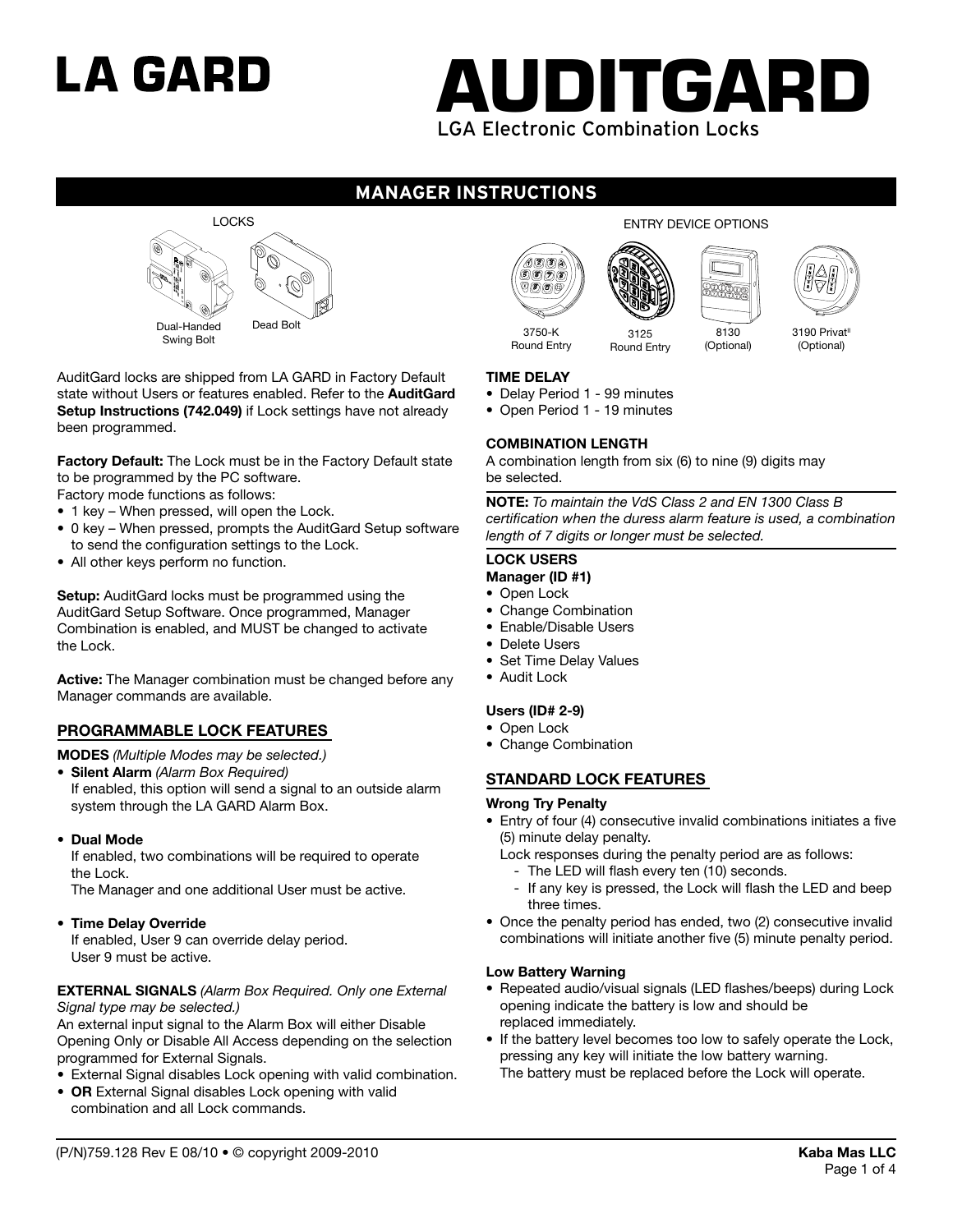#### **Audit Records**

- Lock records the last 512 events in non-volatile memory.
- Audit file cannot be deleted from the Lock.
- The Manager can audit the Lock.
- AuditGard auditing software and an Interface Adapter are required to retrieve a Lock audit.

#### **LOCK OPERATING CONVENTIONS**

#### **Without eKEY**

- If a mistake is made while entering keystrokes, wait thirty (30) seconds and repeat operation.
- To access lock commands, enter combination and hold down the last digit until Lock double signals and the LED stays on.
- In Dual Mode, two combinations are required to operate the Lock.

**NOTE:** *In Dual Mode, a valid User combination must be entered first, followed by the Manager combination to access the following Manager Commands: 1, 2, 3, 7 and 9.*

- Lock must be opened within 4 seconds once a valid combination has been entered.
- To open a container with a Swing Bolt Lock, turn the container handle to the open position and open the door.
- To open a container with a Dead or Spring Bolt Lock, turn the keypad or dial to retract the bolt and open the door.
- When closing a container, verify that it has been secured.

#### **With eKEY(Dual Token)**

**NOTE:** Locks must be factory programmed with this feature *enabled. The eKEY is a 48-bit encrypted unique serial number dual token device.* 

- To open the Lock, enter combination, insert and quickly remove the eKEY. The lock will open after the eKEY is removed.
- To access lock commands, enter combination and insert the ekEY until Lock double signals and the LED stays on.

### **LOCK RESPONSES**

#### **Standard Operations**

Entry Devices with LEDs (3125, 3190 and 3750-K) respond with both LED flashes and beeps.

- Single signal one (1) LED flash and one (1) beep indicate the operation is complete.
- Double signal two (2) LED flashes and two (2) beeps indicate entry is valid or accepted.
- Triple signal three (3) LED flashes and three (3) beeps indicate invalid or not accepted.

#### **Note:** *The 8130 Entry Device (no LED) responds with beeps only.*

### **Additional Operations**

- Delay Period The LED will flash once every second.
- Open Period The LED will flash twice a second, and the Entry Device will beep every 10 seconds.
- Penalty Period The LED will flash every ten (10) seconds.
- Low Battery Warning During a Lock opening, the LED will flash and Entry Device will beep repeatedly.

# **MANAGER COMMANDS**

**NOTE:** *The Manager combination must be changed before any Manager commands are available. Refer to change combination section of this document.* 

# **COMMAND 1**

# **Activate User**

**NOTE:** *Only Users added during Lock Setup will be available to the Manager for activation.* 

1. Enter Manager combination and **hold down last digit of combination until Lock double signals and the LED stays on**.

#### 2.**PRESS 1**.

- 3. Enter User number (2- 9).
- 4. Enter the NEW User combination.
- 5.Re-enter the NEW User combination to confirm. User combination is now active.

#### **Reinstate User**

- 1. Enter Manager combination and **hold down last digit of combination until Lock double signals and the LED stays on**.
- 2.**PRESS 1**.
- 3. Enter User number (2- 9). User is reinstated.

#### **Check User Status**

- 1. Enter Manager combination and **hold down last digit of combination until unit double signals and the LED stays on**.
- 2.**PRESS AND HOLD 1** until double signals twice.
- 3. Enter the User ID number (1 to 9). Lock response:
	- One beep User is active
	- Two beeps User is disabled
	- Three beeps User is deleted
	- One long beep User is blocked
- 4. To exit **PRESS 0**.

# **COMMAND 2**

#### **Disable User**

- 1. Enter Manager combination and **hold down last digit of combination until Lock double signals and the LED stays on**.
- 2.**PRESS 2**.
- 3. Enter User number (2- 9). User is temporarily disabled. The User combination is saved and will be valid once reinstated.

#### **COMMAND 3**

#### **Delete User**

- 1. Enter Manager combination and **hold down last digit of combination until Lock double signals and the LED stays on**.
- 2.**PRESS 3**.
- 3. Enter User number (2- 9). User is deleted.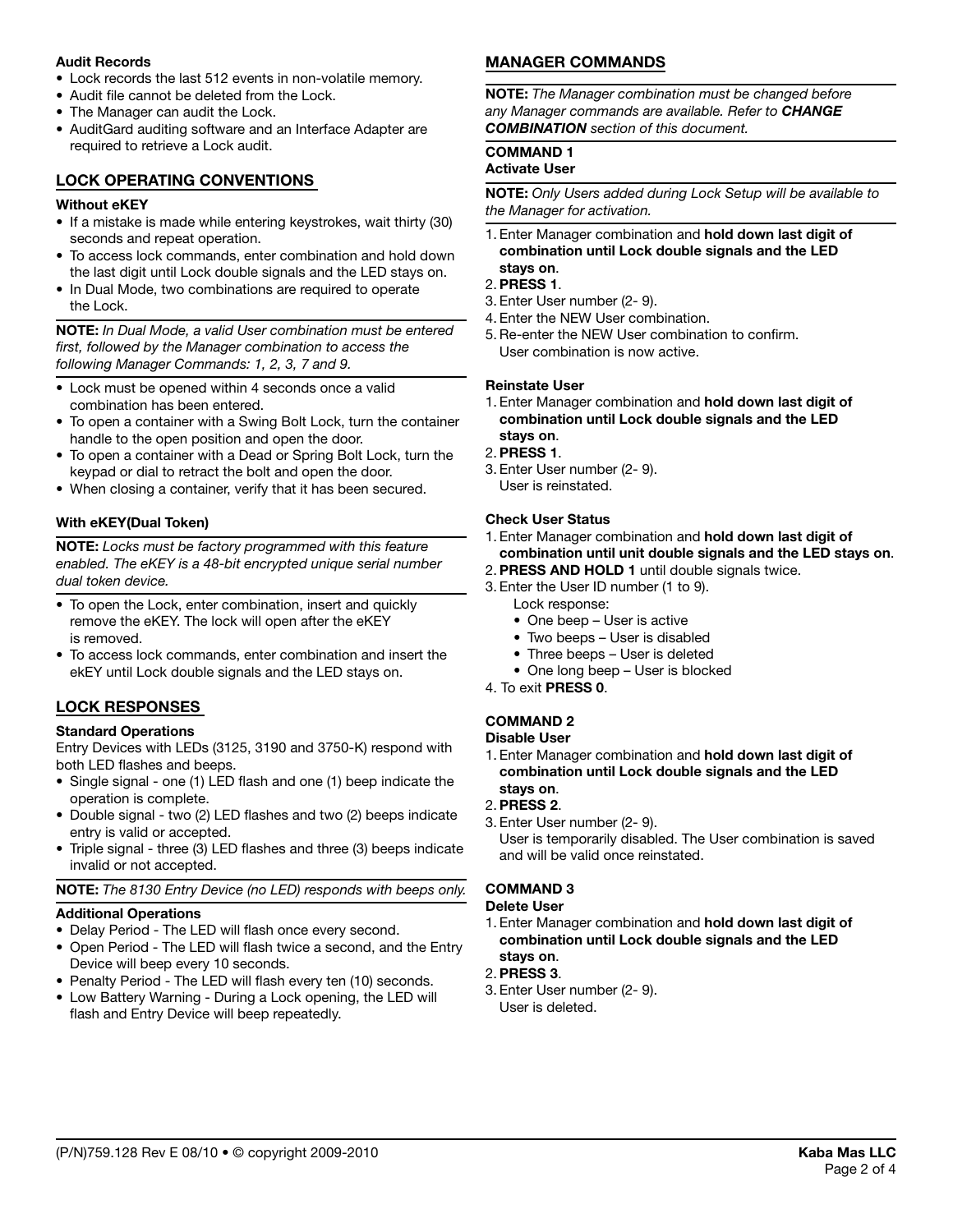#### **COMMAND 7**

**Audit Lock** *(AuditGard auditing software, AuditView or LGView, and a LA GARD Interface Adapter are required)* 

To audit the Lock using AuditGard AuditView Software, you can also refer to **AuditGard AuditView User Instructions (787.0310)**.

## **Start the Auditing Software Program:**

- 1. Plug the USB or Serial Interface Adapter into an available port on the PC.
- 2. Plug the appropriate audit cable for the Entry Device into the USB or Serial Interface Adapter.
- 3. Start auditing software program.
- 4. From the auditing software, select the **Configuration** menu on the Menu bar.
- 5. Select the appropriate COM port from the list

# **Audit the Lock:**

- 1. Connect the audit cable to the Entry Device.
- 2. Click the **safe icon** button or select **Start Acquisition** from the Actions menu on the Menu bar.
- 3. Enter Manager combination and **hold down last digit of combination until unit double signals and the LED stays on.**
- 4.**PRESS 7**.
- The Entry Device will beep once and the audit records will be transmitted to the PC for display on the screen.
- 5. Once the audit is complete, disconnect the audit cable from the Entry Device.

#### **COMMAND 9**

#### **Set or Change Time Delay Values**

**NOTE:** *If Time Delay is active, it may only be deactivated or the Delay value "decreased" during an Open Period.* 

1. Enter Manager combination and **hold down last digit of combination until Lock double signals and the LED stays on**.

#### 2.**PRESS 9**.

3. Enter two-digit Delay Period value (00 to 99 minutes) followed by the two-digit Open Period value (00 to 19 minutes).

**NOTE:** *Entering "0000" will deactivate the Time Delay Feature.* 

4.Re-enter the Delay and Open Period values to confirm.

# **LOCK OPERATIONS**

#### **CHANGE COMBINATION**

**NOTE:** *Each combination must be changed independently at the Lock. New combination will not be accepted if it varies from the current combination by only one digit (+/-). When selecting a combination, do not use a birthday or other predictable information that could give correlation between the user and the combination.* 

**CAUTION:** *Always perform this operation with the door open, and test the opening of the Lock with the new combination several times before closing the door.*

- 1. Enter existing combination and **hold down the last digit until Lock double signals and the LED stays on**.
- 2.**Press 0**.
- 3. Enter the NEW combination.
- 4.Re-enter the NEW combination to confirm. The NEW combination is now active.

#### **OPEN LOCK**

- 1. Enter valid combination.
- 2. Open the Lock within four (4) seconds.

#### **OPEN LOCK WITH TIME DELAY SET**

- 1. Enter a valid combination and wait for Delay Period to expire.
- 2. Once the Open Period begins, enter any valid combination.
- 3. Open the Lock within four (4) seconds.

### **TIME DELAY OVERRIDE** *(If feature is enabled and User 9*

*is Activated.)* 

Entry of the Override combination during the Delay Period will open the Lock.

**NOTE:** *If Time Delay is active, User 9 can only be added during an Open Period.*

#### **INITIATE SILENT ALARM** *(Alarm Box Required)*

• To initiate Silent Alarm signal, add or subtract (+/-) 1 to the last digit of the combination(s).

**Example:**  Combination: 1-2-3-4-5-6 Duress Combination: 1-2-3-4-5-5 or 1-2-3-4-5-7

The Lock will open without any indication that the alarm signal has been sent.

# **BATTERY MAINTENANCE & REPLACEMENT**

- It is recommended that batteries be replaced at least once a year.
- The use of a high quality, name brand alkaline battery (Energizer® or Duracell®) is recommended.
- If the battery is depleted, follow the battery changing instructions for the Entry Device you are using. Battery changing instructions can be found in either the **Electronic Entry Device Installation Instructions** (762.128) or in the respective Entry Device User Instructions for the Entry in operation.